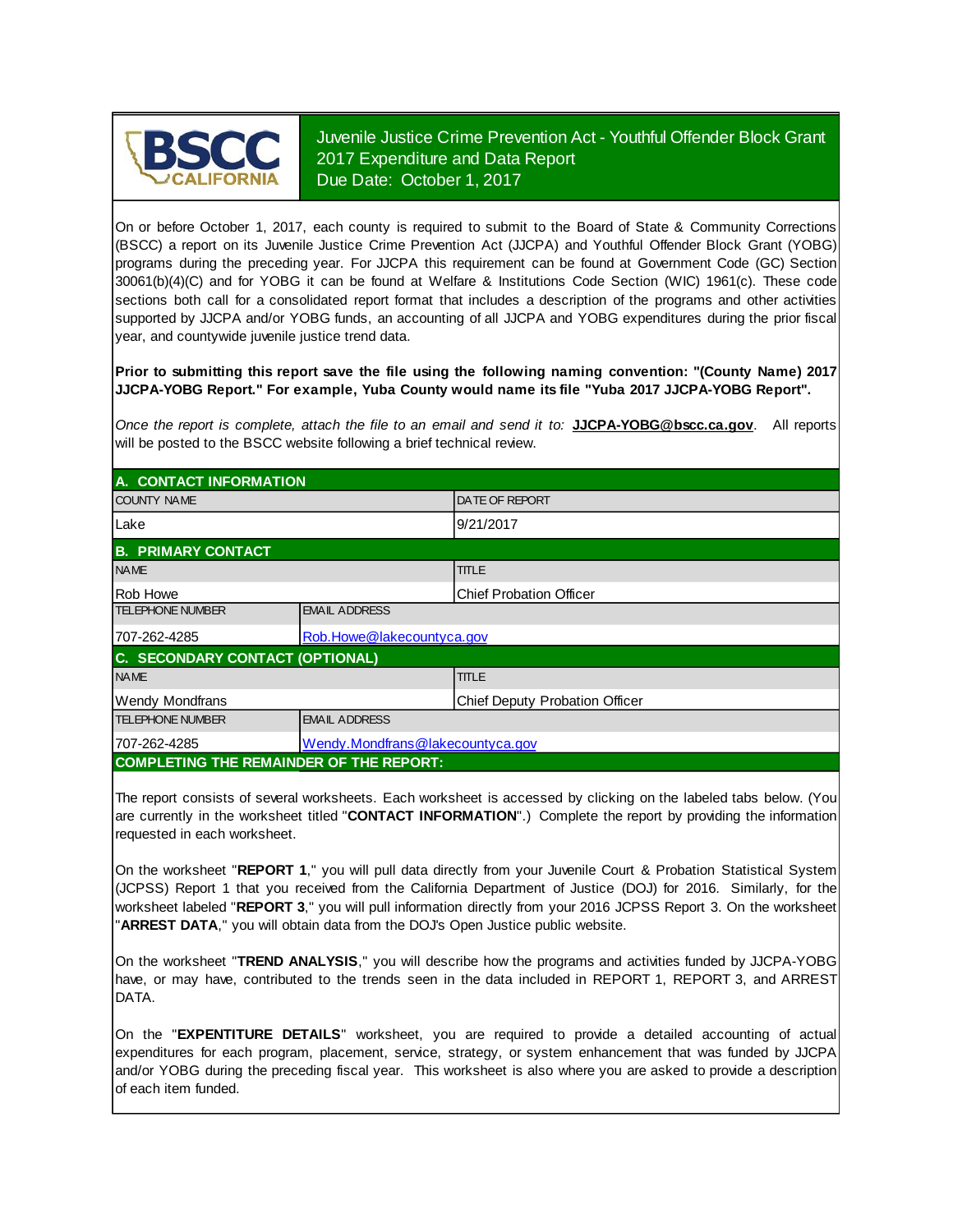#### **COUNTYWIDE JUVENILE JUSTICE DATA for:** *Lake*

*In the blank boxes below, enter the data from your Report 1 received from DOJ as titled below:*

**Referrals of Juveniles to Probation Departments for Delinquent Acts, January 1 - December 31, 2016 Age by Referral Type, Gender, Race/Ethnic Group, Referral Source, Detention, Prosecutor Action, and Probation Department Disposition**

**Report 1**

#### **Probation Department Disposition**

| <b>Informal Probation</b> |  |
|---------------------------|--|
| <b>Diversions</b>         |  |
| <b>Petitions Filed</b>    |  |

#### **Gender (OPTIONAL)**

| <b>Male</b>  | 226 |
|--------------|-----|
| Female       | 76  |
| <b>TOTAL</b> | 302 |

#### **Race/Ethnic Group (OPTIONAL)**

| <b>Hispanic</b>         | 64  |
|-------------------------|-----|
| White                   | 182 |
| <b>Black</b>            | 25  |
| Asian                   | 2   |
| <b>Pacific Islander</b> |     |
| Indian                  | 24  |
| <b>Unknown</b>          | 4   |
| <b>TOTAL</b>            | 302 |

#### **Please use this space to explain any exceptions and/or anomalies in the data reported above:**

In 2014 Informal Probation was at 29, almost double what was reported in 2016. In the last two years Informal Probation has leveled out annually at 16 (2015) and 15 (2016). The significant decrease can, in part, be attributed to the full implementation of Evidence Based Practices and our Probation Family Pro program.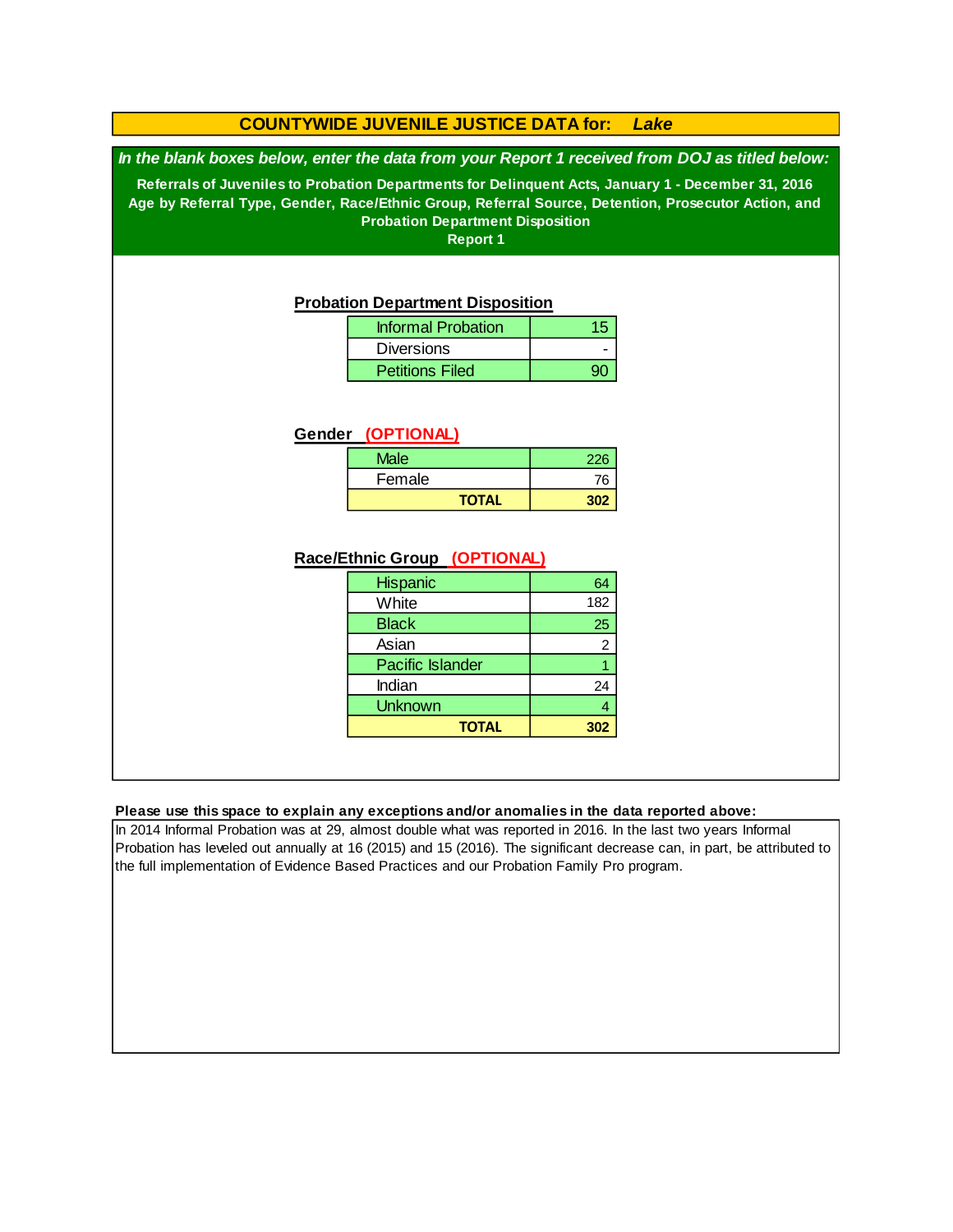| <b>COUNTYWIDE JUVENILE JUSTICE DATA for:</b><br>Lake                                                                                                                                                                                                                                                                                     |                                |              |                |  |
|------------------------------------------------------------------------------------------------------------------------------------------------------------------------------------------------------------------------------------------------------------------------------------------------------------------------------------------|--------------------------------|--------------|----------------|--|
| In the blank boxes below, enter the data from your Report 3 received from DOJ as titled below:<br>Juvenile Court Dispositions Resulting From Petitions for Delinquesnt Acts, January 1 - December 31, 2016<br>Age by Petition Type, Sex, Race/Ethnic Group, Defense Representation, Court Disposition and Wardship Placement<br>Report 3 |                                |              |                |  |
| <b>Petition Type</b>                                                                                                                                                                                                                                                                                                                     |                                |              |                |  |
|                                                                                                                                                                                                                                                                                                                                          | <b>New</b>                     |              | 43             |  |
|                                                                                                                                                                                                                                                                                                                                          | Subsequent                     |              | 47             |  |
|                                                                                                                                                                                                                                                                                                                                          |                                | <b>TOTAL</b> | 90             |  |
|                                                                                                                                                                                                                                                                                                                                          | <b>Court Disposition</b>       |              |                |  |
|                                                                                                                                                                                                                                                                                                                                          | <b>Informal Probation</b>      |              |                |  |
|                                                                                                                                                                                                                                                                                                                                          | Non-Ward Probation             |              | 17             |  |
|                                                                                                                                                                                                                                                                                                                                          | <b>Wardship Probation</b>      |              | 51             |  |
|                                                                                                                                                                                                                                                                                                                                          | Diversion                      |              |                |  |
|                                                                                                                                                                                                                                                                                                                                          | Deferred Entry of Judgement    |              | $\overline{7}$ |  |
|                                                                                                                                                                                                                                                                                                                                          | <b>Wardship Placements</b>     |              |                |  |
|                                                                                                                                                                                                                                                                                                                                          | <b>Own/Relative's Home</b>     |              | 33             |  |
|                                                                                                                                                                                                                                                                                                                                          | Non-Secure County Facility     |              |                |  |
|                                                                                                                                                                                                                                                                                                                                          | <b>Secure County Facility</b>  |              | $\overline{2}$ |  |
|                                                                                                                                                                                                                                                                                                                                          | Other Public Facility          |              | 15             |  |
|                                                                                                                                                                                                                                                                                                                                          | <b>Other Private Facillity</b> |              |                |  |
|                                                                                                                                                                                                                                                                                                                                          | Other                          |              |                |  |
|                                                                                                                                                                                                                                                                                                                                          | California Youth Authority*    |              |                |  |
|                                                                                                                                                                                                                                                                                                                                          |                                | <b>TOTAL</b> | 50             |  |
|                                                                                                                                                                                                                                                                                                                                          | <b>Subsequent Actions</b>      |              |                |  |
|                                                                                                                                                                                                                                                                                                                                          | <b>Technical Violations</b>    |              | 24             |  |
|                                                                                                                                                                                                                                                                                                                                          |                                |              |                |  |
|                                                                                                                                                                                                                                                                                                                                          | Sex (OPTIONAL)                 |              |                |  |
|                                                                                                                                                                                                                                                                                                                                          | Male                           |              | 80             |  |
|                                                                                                                                                                                                                                                                                                                                          | Female                         |              | 10             |  |
|                                                                                                                                                                                                                                                                                                                                          |                                | <b>TOTAL</b> | 90             |  |
|                                                                                                                                                                                                                                                                                                                                          | Race/Ethnic Group (OPTIONAL)   |              |                |  |
|                                                                                                                                                                                                                                                                                                                                          | Hispanic                       |              | 20             |  |
|                                                                                                                                                                                                                                                                                                                                          | White                          |              | 53             |  |
|                                                                                                                                                                                                                                                                                                                                          | <b>Black</b>                   |              | 12             |  |
|                                                                                                                                                                                                                                                                                                                                          | Asian                          |              |                |  |
|                                                                                                                                                                                                                                                                                                                                          | Pacific Islander               |              |                |  |
|                                                                                                                                                                                                                                                                                                                                          | Indian                         |              | 4              |  |
|                                                                                                                                                                                                                                                                                                                                          | <b>Unknown</b>                 |              | 1              |  |
|                                                                                                                                                                                                                                                                                                                                          |                                | <b>TOTAL</b> | 90             |  |

**Please use this space to explain any exceptions and/or anomalies in the data reported above:** 

**\* The JCPSS reports show "California Youth Authority," however it is now called the "Division of Juvenile Justice."**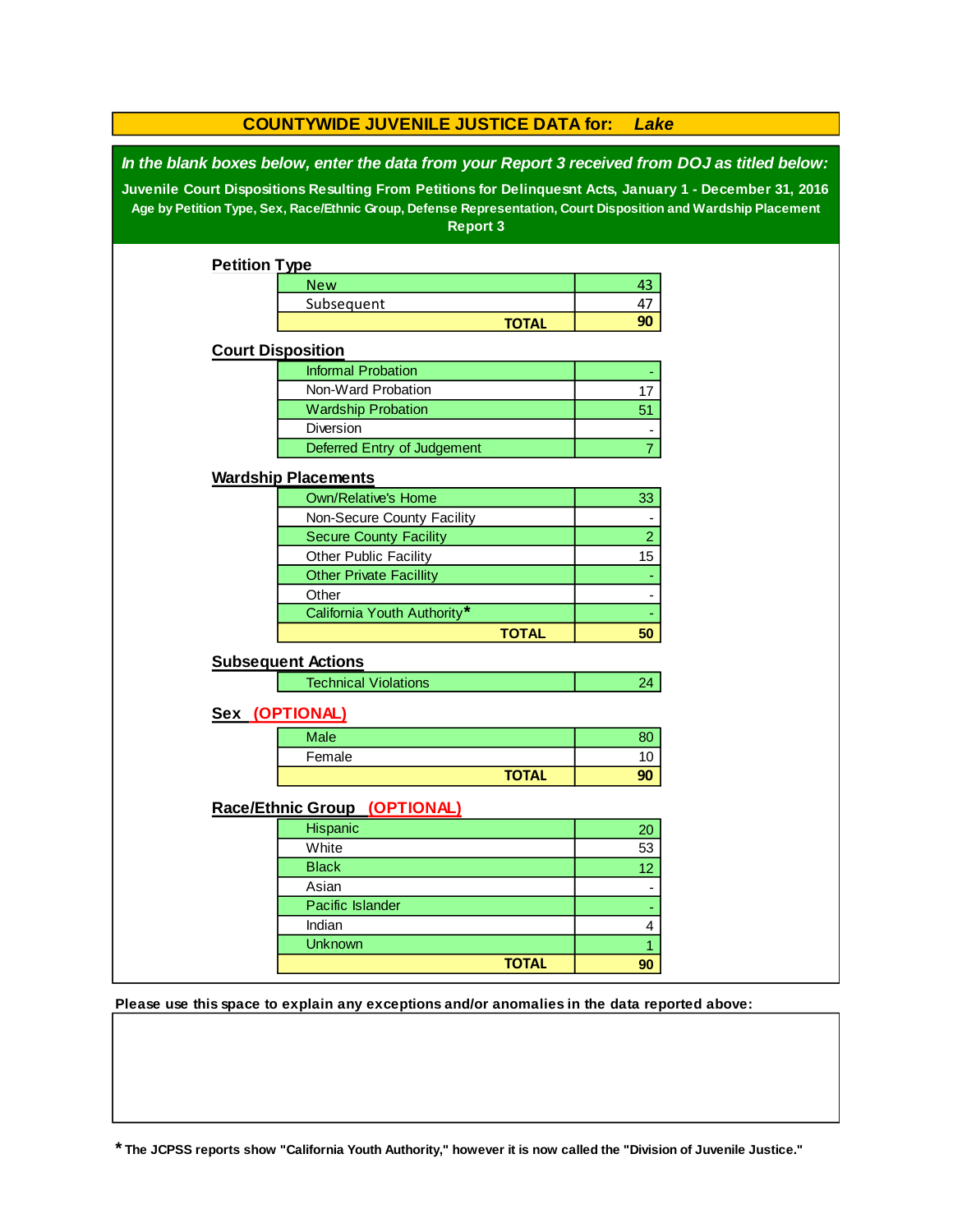|                                                                                                                     | <b>COUNTYWIDE JUVENILE JUSTICE DATA for:</b>            | Lake           |  |  |
|---------------------------------------------------------------------------------------------------------------------|---------------------------------------------------------|----------------|--|--|
| In the blank boxes below, enter your juvenile arrest data from last year.<br>Arrest data by county can be found at: |                                                         |                |  |  |
|                                                                                                                     | https://openjustice.doj.ca.gov/crime-statistics/arrests |                |  |  |
|                                                                                                                     |                                                         |                |  |  |
| <b>Arrests</b>                                                                                                      |                                                         |                |  |  |
|                                                                                                                     | <b>Felony Arrests</b>                                   | 40             |  |  |
|                                                                                                                     | <b>Misdemeanor Arrests</b>                              | 98             |  |  |
|                                                                                                                     | <b>Status Arrests</b>                                   | $\overline{1}$ |  |  |
|                                                                                                                     | <b>TOTAL</b>                                            | 139            |  |  |
|                                                                                                                     | Gender (OPTIONAL)<br><b>Male</b>                        | 101            |  |  |
|                                                                                                                     | Female                                                  | 38             |  |  |
|                                                                                                                     | <b>TOTAL</b>                                            | 139            |  |  |
|                                                                                                                     | Race/Ethnic Group (OPTIONAL)<br><b>Black</b>            |                |  |  |
|                                                                                                                     |                                                         | 14<br>81       |  |  |
|                                                                                                                     |                                                         |                |  |  |
|                                                                                                                     | White                                                   |                |  |  |
|                                                                                                                     | Hispanic                                                | 33             |  |  |
|                                                                                                                     | Other<br><b>TOTAL</b>                                   | 11<br>139      |  |  |

**Please use this space to explain any exceptions and/or anomalies in the data reported above:**  Felony arrests and misdemeanors have been dropping since the introduction of our Title IV-E Waiver

preventative programs. The Wraparound and Family Wrap programs have continued to strengthen the longer they have been implemented and the success of the programs is seen most clearly with the reduction in arrests.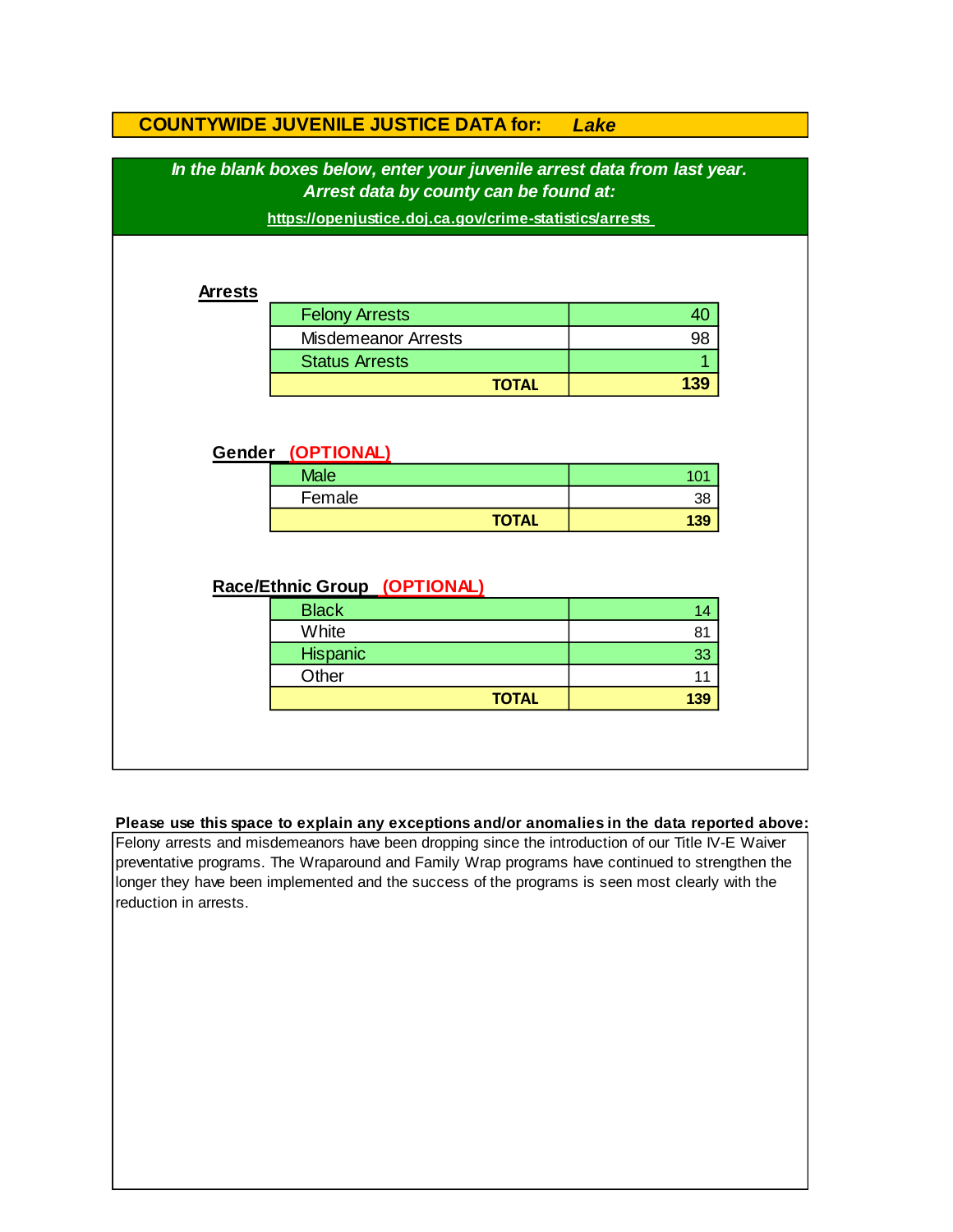# **ANALYSIS OF COUNTYWIDE TREND DATA for:** *Lake*

### **Government Code Section 30061(b)(4)(C)(iv) & WIC Section 1961(c)(3)**

Provide <sup>a</sup> summary description or analysis, based on available information, of how the programs, placements, services, strategies or system enhancements funded by JJCPA-YOBG have, or may have, contributed to, or influenced, the juvenile justice data trends identified in this report.

The majority of the JJCPA-YOBG funds have been utilized in salaries and benefits, which have been used to promote job security and decrease turnover rate. Each officer serves a smaller caseload, allowing them to give more time and attention to juveniles on probation. Smaller caseloads have allowed officers to build better relationships with the juveniles on their caseloads which has led to a decrease in recidivism.

The Lake County Probation Department has done well at providing multiple services and supports to at-risk and juvenile offender populations. Funds from the JJCPA-YOBG grants have assisted the Probation Department in strengthening the implementation of their Evidence-Based Practices (EBP) programs. Funds have been used for training and helping officers to stay current on established programs and future programs that will be utilized. Training is an effective way to continue to improve and produce targeted results annually.

Our strategy for use of JJCPA-YOBG funds for non-707(b) offenders is to continue to focus on improving the results of EBP and Promising Practices through staff implementation, accomplished through the following steps:

1. Identify target populations in probation that have increased recidivism rates.

2. Identify what programs or services are currently in place to meet the needs of this population.

3. If services are being delivered to this population, then a more thorough examination of their application will be reviewed.

4. If the population is not being targeted for services, then a review of which services and programs in existence could be applied to assist this population in reducing their recidivism rates.

5. If there are no programs or services in existence that would benefit this population, then research will be conducted through Results First Clearinghouse to identify an EBP that would effectively target this population and help reduce their recidivism.

Two new programs that have utilized JJCPA-YOBG funds for training are Girls Circle and Moral Reconation Therapy (MRT). Girls Circle is the first gender-responsive program in the country to demonstrate effectiveness in reducing delinquency for girls. As an EBP, Girls Circle has already proven to reduce recidivism while strengthening healthy identities, educational aspirations and expectations.

The MRT (Moral Reconation Therapy) program is the premiere cognitive-behavioral program for substance abuse treatment and offender populations. This EBP has proven to lead to enhanced moral reasoning, better decision making, and more appropriate behavior while reducing recidivism. Lake County Probation's goal has been to help strengthen AODS services, and this program will be a great step to accomplishing this. Through funds provided by the JJCPA-YOBG grants, Lake County Probation hopes to begin implementing these programs before the end of 2017.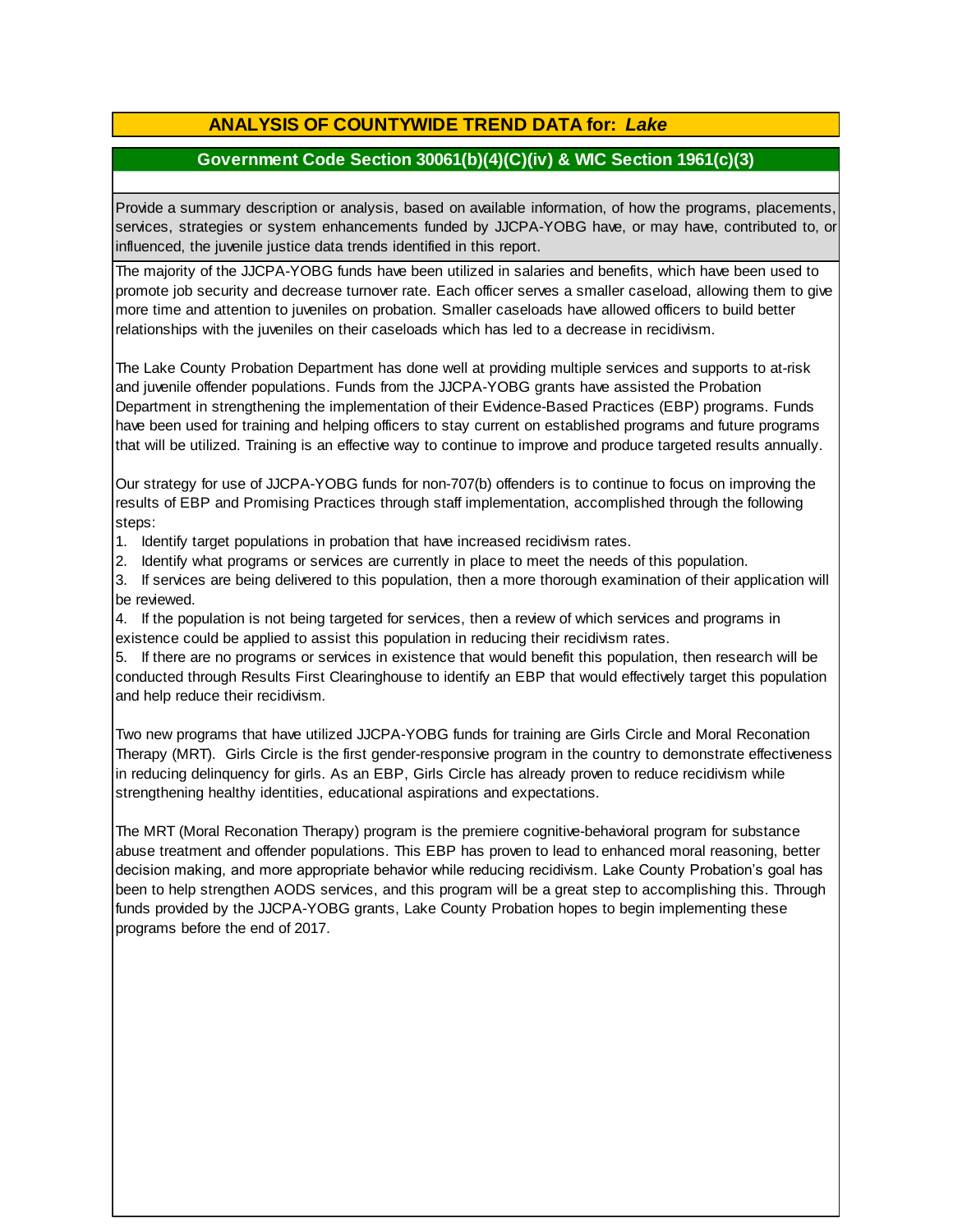Use the template(s) below to report the programs, placements, services, strategies, and/or system enhancements you funded in the preceding fiscal year. Use <sup>a</sup> separate template for each program, placement, service, strategy, or system enhancement that was supported with JJCPA and/or YOBG funds. If you need more templates than provided, copy and paste additional templates below the last Accounting of Expenditures template.

Start by indicating the name of the first program, placement, service, strategy, or system enhancement that was funded with JJCPA and/or YOBG funds last year. Next indicate the expenditure category using the drop down list provided in the Expenditure Category portion on each of the templates.

|                    | Code | <b>Expenditure Category</b>             | Code           | <b>Expenditure Category</b>                   |
|--------------------|------|-----------------------------------------|----------------|-----------------------------------------------|
| <b>Placements</b>  | 1    | Juvenile Hall                           | 5              | <b>Private Residential Care</b>               |
|                    | 2    | Ranch                                   | 6              | Home on Probation                             |
|                    | 3    | Camp                                    | $\overline{7}$ | Other Placement                               |
|                    | 4    | Other Secure/Semi-Secure Rehab Facility |                |                                               |
|                    | Code | <b>Expenditure Category</b>             | Code           | <b>Expenditure Category</b>                   |
| <b>Direct</b>      | 8    | Alcohol and Drug Treatment              | 26             | Life/Independent Living Skills                |
| <b>Services</b>    | 9    | <b>After School Services</b>            |                | Training/Education                            |
|                    | 10   | Aggression Replacement Therapy          | 27             | Individual Mental Health Counseling           |
|                    | 11   | Anger Management Counseling/Treatment   | 28             | Mental Health Screening                       |
|                    | 12   | Development of Case Plan                | 29             | Mentoring                                     |
|                    | 13   | <b>Community Service</b>                | 30             | Monetary Incentives                           |
|                    | 14   | Day or Evening Treatment Program        | 31             | Parenting Education                           |
|                    | 15   | Detention Assessment(s)                 | 32             | Pro-Social Skills Training                    |
|                    | 16   | <b>Electronic Monitoring</b>            | 33             | <b>Recreational Activities</b>                |
|                    | 17   | <b>Family Counseling</b>                | 34             | Re-Entry or Aftercare Services                |
|                    | 18   | <b>Functional Family Therapy</b>        | 35             | Restitution                                   |
|                    | 19   | Gang Intervention                       | 36             | Restorative Justice                           |
|                    | 20   | Gender Specific Programming for Girls   | 37             | Risk and/or Needs Assessment                  |
|                    | 21   | Gender Specific Programming for Boys    | 38             | <b>Special Education Services</b>             |
|                    | 22   | <b>Group Counseling</b>                 | 39             | Substance Abuse Screening                     |
|                    | 23   | Intensive Probation Supervision         | 40             | <b>Transitional Living Services/Placement</b> |
|                    | 24   | Job Placement                           | 41             | Tutoring                                      |
|                    | 25   | Job Readiness Training                  | 42             | Vocational Training                           |
|                    |      |                                         | 43             | <b>Other Direct Service</b>                   |
|                    | Code | <b>Expenditure Category</b>             | Code           | <b>Expenditure Category</b>                   |
| Capacity           | 44   | Staff Training/Professional Development | 48             | <b>Contract Services</b>                      |
| Building/          | 45   | <b>Staff Salaries/Benefits</b>          | 49             | <b>Other Procurements</b>                     |
| <b>Maintenance</b> | 46   | Capital Improvements                    | 50             | Other                                         |
| <b>Activities</b>  | 47   | Equipment                               |                |                                               |

#### **List of Expenditure Categories and Associated Numerical Codes**

For each program, placement, service, strategy, or system enhancement, record actual expenditure details for the preceding fiscal year. Expenditures will be categorized as coming from one or more of three funding sources - JJCPA funds, YOBG funds, and other funding sources (local, federal, other state, private, etc.). Be sure to report all JJCPA and YOBG expenditures for the preceding fiscal year irrespective of the fiscal year during which the funds were allocated. Definitions of the budget line items are provided on the next page.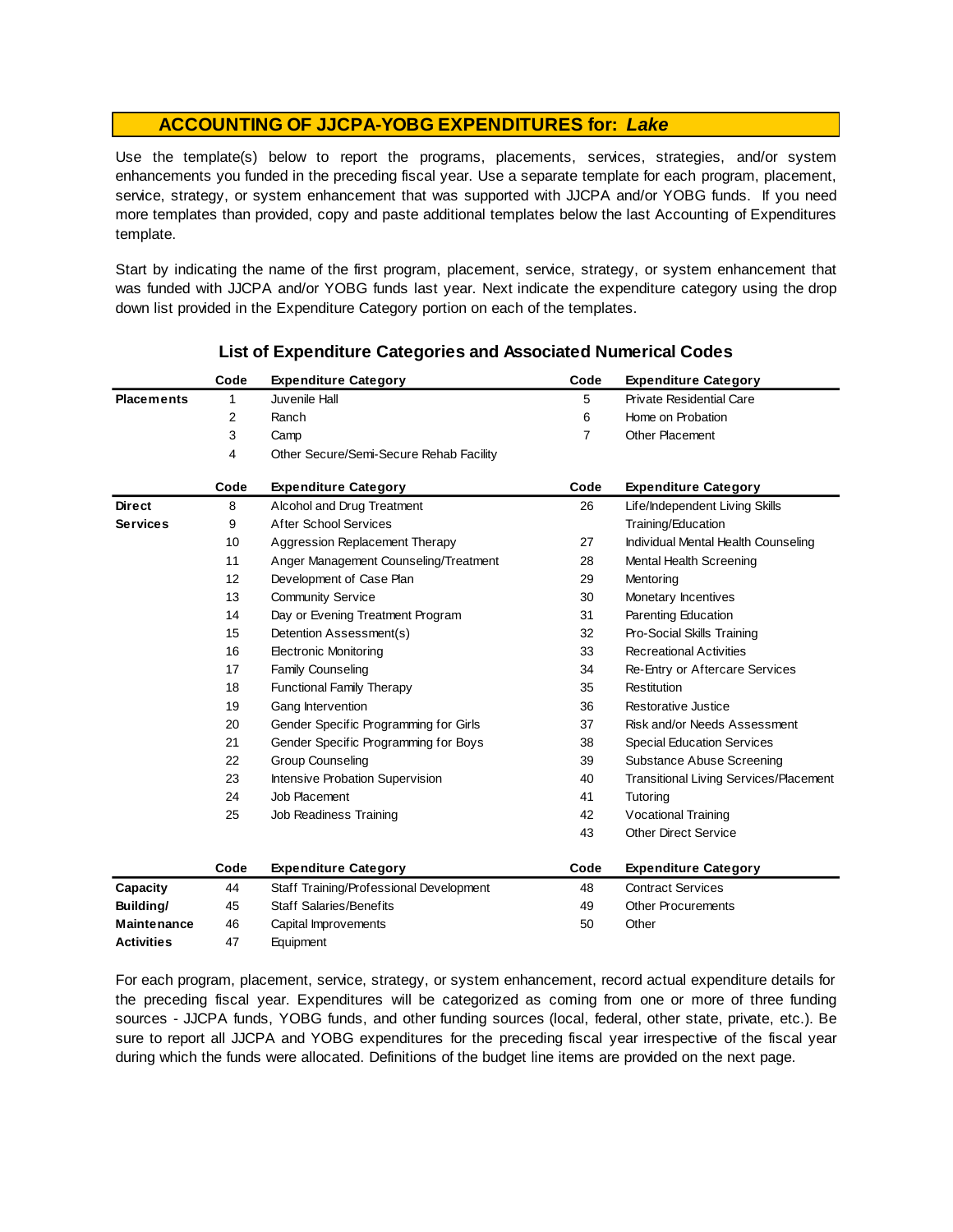**Salaries and Benefits** includes all expenditures related to paying the salaries and benefits of county probation (or other county department) employees who were directly involved in grant-related activities.

**Services and Supplies** includes expenditures for services and supplies necessary for the operation of the project (e.g., lease payments for vehicles and/or office space, office supplies) and/or services provided to participants and/or family members as part of the project's design (e.g., basic necessities such as food, clothing, transportation, and shelter/housing; and related costs).

**Professional Services** includes all services provided by individuals and agencies with whom the County contracts. The county is responsible for reimbursing every contracted individual/agency.

**Community-Based Organizations (CBO)** includes all expenditures for services received from CBO's. *NOTE* : *I f you use JJCPA and/or YOBG funds t o contract with <sup>a</sup> CBO, report that expenditure on this line item rather than on the Professional Services line item.*

**Fixed Assets/Equipment** includes items such as vehicles and equipment needed to implement and/or operate the program, placement, service, etc. (e.g., computer and other office equipment including furniture).

**Administrative Overhead** includes all costs associated with administration of the program, placement, service, strategy, and/or system enhancement being supported by JJCPA and/or YOBG funds.

Use the space below the budget detail to provide a narrative description for each program, placement, service, strategy, and/or system enhancement that was funded last year. *To do so, double click on the response box provided for this purpose.* 

Repeat this process as many times as needed to fully account for all programs, placements, services, strategies, and systems enhancements that were funded with JJCPA and/or YOBG during the last fiscal year. Keep in mind that this full report will be posted on the BSCC website in accordance with state law.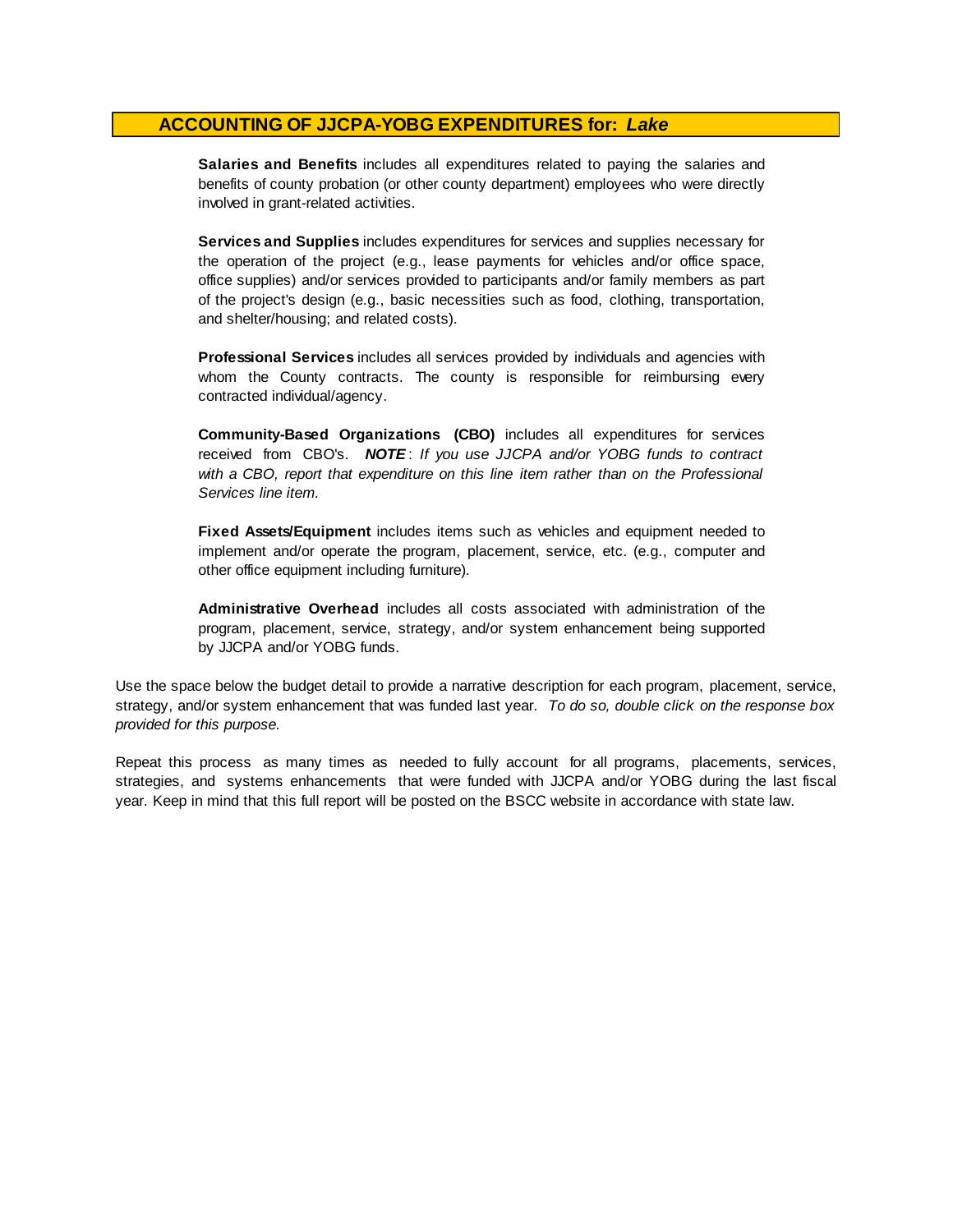| 1. Program, Placement, Service, Strategy, or System Enhancement                                                 |                                         |              |            |        |                               |
|-----------------------------------------------------------------------------------------------------------------|-----------------------------------------|--------------|------------|--------|-------------------------------|
| Name of program, placement, service,                                                                            |                                         |              |            |        |                               |
| strategy or system enhancement:                                                                                 | <b>Staff Salaries/Benefits</b>          |              |            |        |                               |
| <b>Expenditure Category:</b>                                                                                    | <b>Staff Salaries/Benefits</b>          |              |            |        |                               |
|                                                                                                                 | <b>YOBG Funds</b><br><b>JJCPA Funds</b> |              |            |        | All Other Funds<br>(Optional) |
| Salaries & Benefits:                                                                                            | $\boldsymbol{\$}$                       | 171,530      | $\sqrt{3}$ | 19,800 |                               |
| Services & Supplies:                                                                                            |                                         |              |            |        |                               |
| <b>Professional Services:</b>                                                                                   |                                         |              |            |        |                               |
| <b>Community Based Organizations:</b>                                                                           |                                         |              |            |        |                               |
| <b>Fixed Assets/Equipment:</b>                                                                                  |                                         |              |            |        |                               |
| Administrative Overhead:                                                                                        |                                         |              |            |        |                               |
| Other Expenditures (List Below):                                                                                |                                         |              |            |        |                               |
|                                                                                                                 |                                         |              |            |        |                               |
|                                                                                                                 |                                         |              |            |        |                               |
|                                                                                                                 |                                         |              |            |        |                               |
| <b>TOTAL:</b>                                                                                                   | $\sqrt{3}$                              | $171,530$ \$ |            | 19,800 | \$                            |
| Provide a description of the program, placement, service, strategy or system enhancement that was funded        |                                         |              |            |        |                               |
| with JJCPA and/or YOBG funds in the preceding fiscal year. For example, you might want to include               |                                         |              |            |        |                               |
| information on the types of youth served, prevention services you provided, your accomplishments, any           |                                         |              |            |        |                               |
| barriers encountered, and what specifically JJCPA and/or YOBG funds paid for.                                   |                                         |              |            |        |                               |
| Probation allocated YOBG funds to cover salaries and benefits for Probation staff providing fiscal,             |                                         |              |            |        |                               |
| administrative and other services. Some of the areas these funds were applied was in (a) monitoring             |                                         |              |            |        |                               |
| expenditures and creating auditable records (Fiscal Officer); (b) preparing applications and reports (analyst); |                                         |              |            |        |                               |
| (c) collecting and inputting data documenting YOISP activities (e.g., hours and types of services delivered,    |                                         |              |            |        |                               |
| numbers and demographics of youth served, days in YOISP, PACT results, outcomes, etc.); (d) providing data      |                                         |              |            |        |                               |
| entry and database management and maintaining other YOISP records and communication (Staff Services             |                                         |              |            |        |                               |
| Analyst) and (e) other administrative activities, as applicable. We were able to fill the position of Staff     |                                         |              |            |        |                               |
| Services Analyst during FY 16/17, and some of the aforementioned tasks were assigned to this position.          |                                         |              |            |        |                               |
|                                                                                                                 |                                         |              |            |        |                               |
|                                                                                                                 |                                         |              |            |        |                               |
|                                                                                                                 |                                         |              |            |        |                               |
|                                                                                                                 |                                         |              |            |        |                               |
|                                                                                                                 |                                         |              |            |        |                               |
|                                                                                                                 |                                         |              |            |        |                               |
|                                                                                                                 |                                         |              |            |        |                               |
|                                                                                                                 |                                         |              |            |        |                               |
|                                                                                                                 |                                         |              |            |        |                               |
|                                                                                                                 |                                         |              |            |        |                               |
|                                                                                                                 |                                         |              |            |        |                               |
|                                                                                                                 |                                         |              |            |        |                               |
|                                                                                                                 |                                         |              |            |        |                               |
|                                                                                                                 |                                         |              |            |        |                               |
|                                                                                                                 |                                         |              |            |        |                               |
|                                                                                                                 |                                         |              |            |        |                               |
|                                                                                                                 |                                         |              |            |        |                               |
|                                                                                                                 |                                         |              |            |        |                               |
|                                                                                                                 |                                         |              |            |        |                               |
|                                                                                                                 |                                         |              |            |        |                               |
|                                                                                                                 |                                         |              |            |        |                               |
|                                                                                                                 |                                         |              |            |        |                               |
|                                                                                                                 |                                         |              |            |        |                               |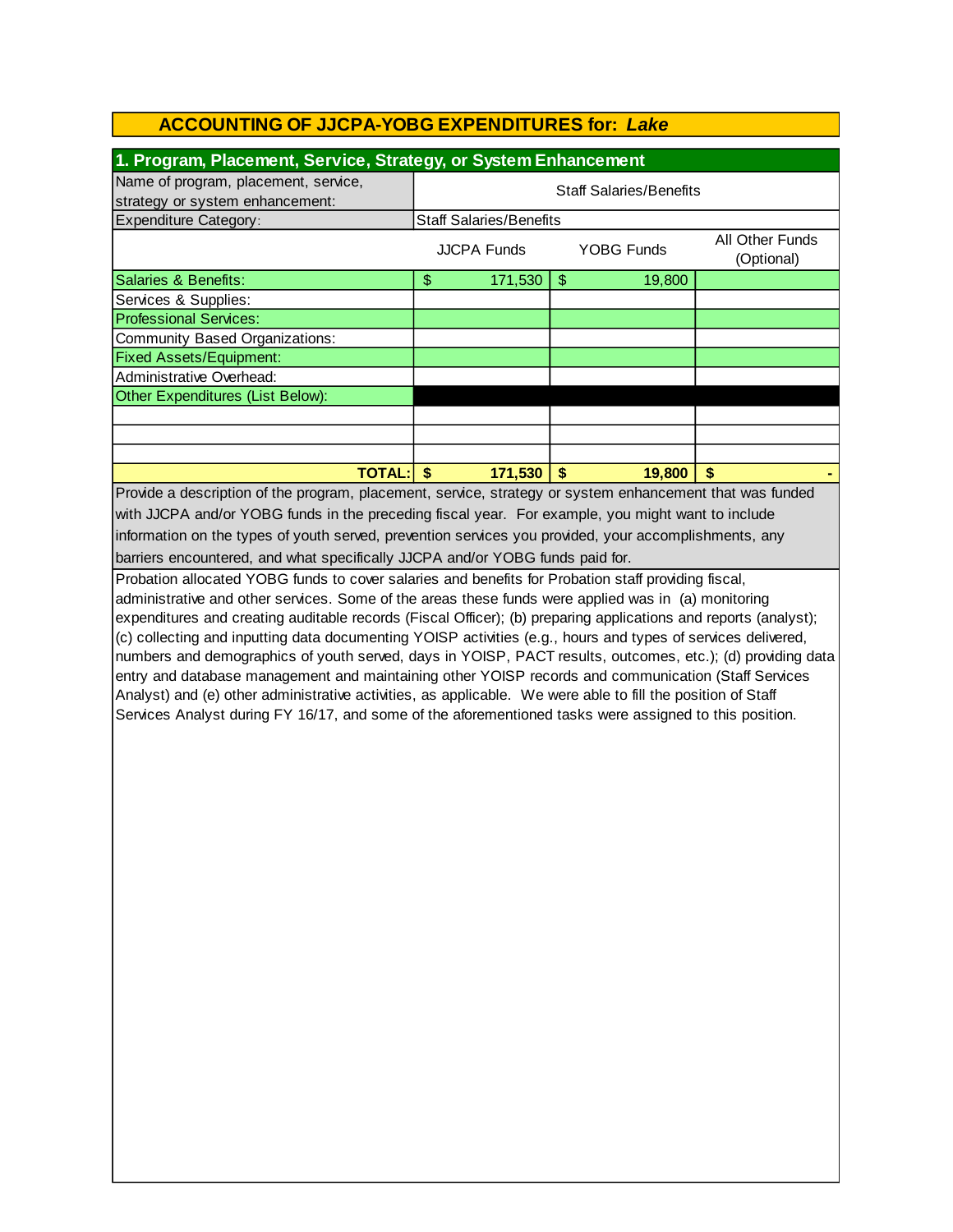| 2. Program, Placement, Service, Strategy, or System Enhancement                                                                                                                                                                      |                                        |                   |        |                               |  |
|--------------------------------------------------------------------------------------------------------------------------------------------------------------------------------------------------------------------------------------|----------------------------------------|-------------------|--------|-------------------------------|--|
| Name of program, placement, service,                                                                                                                                                                                                 | Intensive Probation Supervision        |                   |        |                               |  |
| strategy or system enhancement:                                                                                                                                                                                                      |                                        |                   |        |                               |  |
| <b>Expenditure Category:</b>                                                                                                                                                                                                         | <b>Intensive Probation Supervision</b> |                   |        |                               |  |
|                                                                                                                                                                                                                                      | <b>JJCPA Funds</b>                     | <b>YOBG Funds</b> |        | All Other Funds<br>(Optional) |  |
| Salaries & Benefits:                                                                                                                                                                                                                 |                                        | \$                | 83,500 |                               |  |
| Services & Supplies:                                                                                                                                                                                                                 |                                        | \$                | 5,940  |                               |  |
| <b>Professional Services:</b>                                                                                                                                                                                                        |                                        |                   |        |                               |  |
| Community Based Organizations:                                                                                                                                                                                                       |                                        |                   |        |                               |  |
| <b>Fixed Assets/Equipment:</b>                                                                                                                                                                                                       |                                        |                   |        |                               |  |
| Administrative Overhead:                                                                                                                                                                                                             |                                        |                   |        |                               |  |
| Other Expenditures (List Below):                                                                                                                                                                                                     |                                        |                   |        |                               |  |
|                                                                                                                                                                                                                                      |                                        |                   |        |                               |  |
|                                                                                                                                                                                                                                      |                                        |                   |        |                               |  |
|                                                                                                                                                                                                                                      |                                        |                   |        |                               |  |
| <b>TOTAL: \$</b>                                                                                                                                                                                                                     |                                        | \$                | 89,440 | \$                            |  |
| Provide a description of the program, placement, service, strategy or system enhancement that was funded                                                                                                                             |                                        |                   |        |                               |  |
| with JJCPA and/or YOBG funds in the preceding fiscal year. For example, you might want to include                                                                                                                                    |                                        |                   |        |                               |  |
| information on the types of youth served, prevention services you provided, your accomplishments, any                                                                                                                                |                                        |                   |        |                               |  |
| barriers encountered, and what specifically JJCPA and/or YOBG funds paid for.                                                                                                                                                        |                                        |                   |        |                               |  |
| The ongoing Youthful Offender Intensive Supervision Program (YOISP) offers each youth an individualized                                                                                                                              |                                        |                   |        |                               |  |
| program of supervision and rehabilitation, based on an objective assessment of criminogenic needs. This                                                                                                                              |                                        |                   |        |                               |  |
| component serves youth who are (a) at enhanced risk to re-offend; (b) have committed serious and/or repeat                                                                                                                           |                                        |                   |        |                               |  |
| offenses; (c) have had extensive juvenile hall detention time and/or (d) could be subject to more restrictive                                                                                                                        |                                        |                   |        |                               |  |
| placement. Youthful offenders placed on this supervision level are selected based on the results of the PACT,                                                                                                                        |                                        |                   |        |                               |  |
| the evidence-based risk assessment tool used by the Probation Department. The PACT is assessed at                                                                                                                                    |                                        |                   |        |                               |  |
| <u>is a construction of the construction of the construction of the construction of the construction of the construction of the construction of the construction of the construction of the construction of the construction of </u> |                                        |                   |        |                               |  |

intake and every six months thereafter while juveniles participate in the YOISP, in order to assess and reassess each youthful offender's criminogenic needs. The accomplishments from the allocation of these funds has resulted in minors graduating from high school; having stopped using drugs, and having benefited from more stable living environments. Some of the funds pay partially and fully for (a) Salary and benefits for FTE DPO and FTE of a Supervising Senior Deputy Probation Officer; (b) annual licensing fee for the PACT assessment tool and (c) professional services of consultants and trainers to assure that evidence-based

models are implemented with fidelity and to provide data collection, monitoring and reporting, as needed.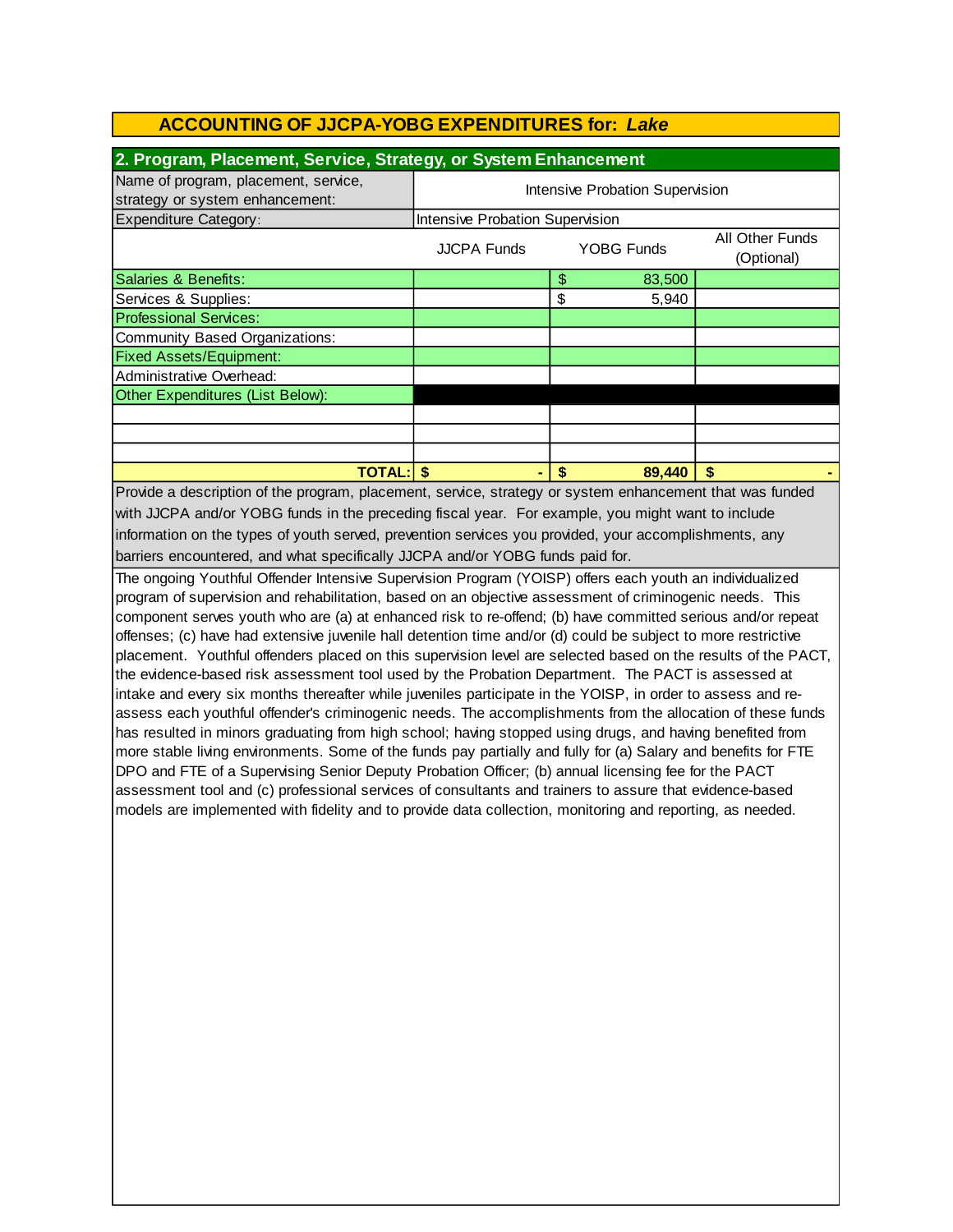| 3. Program, Placement, Service, Strategy, or System Enhancement         |                                    |                                         |                 |  |  |
|-------------------------------------------------------------------------|------------------------------------|-----------------------------------------|-----------------|--|--|
| Name of program, placement, service,<br>strategy or system enhancement: | Division of Juvenile Justice (DJJ) |                                         |                 |  |  |
| <b>Expenditure Category:</b>                                            |                                    | Other Secure/Semi-Secure Rehab Facility |                 |  |  |
|                                                                         | <b>JJCPA Funds</b>                 | <b>YOBG Funds</b>                       | All Other Funds |  |  |
| Salaries & Benefits:                                                    |                                    |                                         |                 |  |  |
| Services & Supplies:                                                    |                                    | \$<br>40.885                            |                 |  |  |
| <b>Professional Services:</b>                                           |                                    |                                         |                 |  |  |
| Community Based Organizations:                                          |                                    |                                         |                 |  |  |
| <b>Fixed Assets/Equipment:</b>                                          |                                    |                                         |                 |  |  |
| Administrative Overhead:                                                |                                    |                                         |                 |  |  |
| Other Expenditures (List Below):                                        |                                    |                                         |                 |  |  |
|                                                                         |                                    |                                         |                 |  |  |
|                                                                         |                                    |                                         |                 |  |  |
|                                                                         |                                    |                                         |                 |  |  |
| <b>TOTAL:</b>                                                           |                                    | 40.885<br>S                             | S               |  |  |

barriers encountered, and what specifically JJCPA and/or YOBG funds paid for. information on the types of youth served, prevention services you provided, your accomplishments, any Provide a description of the program, placement, service, strategy or system enhancement that was funded with JJCPA and/or YOBG funds in the preceding fiscal year. For example, you might want to include

Lake County Probation currently has one juvenile in the Division of Juvenile Justice (DJJ). In order to provide these services to the youth YOBG funds are utilized. The Division of Juvenile Justice provides education and treatment to California's youthful offenders up to the age of 25 who have the most serious criminal backgrounds and most intense treatment needs. DJJ operates an accredited school district, providing youth with the same high school curriculum in each of its four institutions that they would receive in their local community. Youth attend school each day to achieve a high school diploma.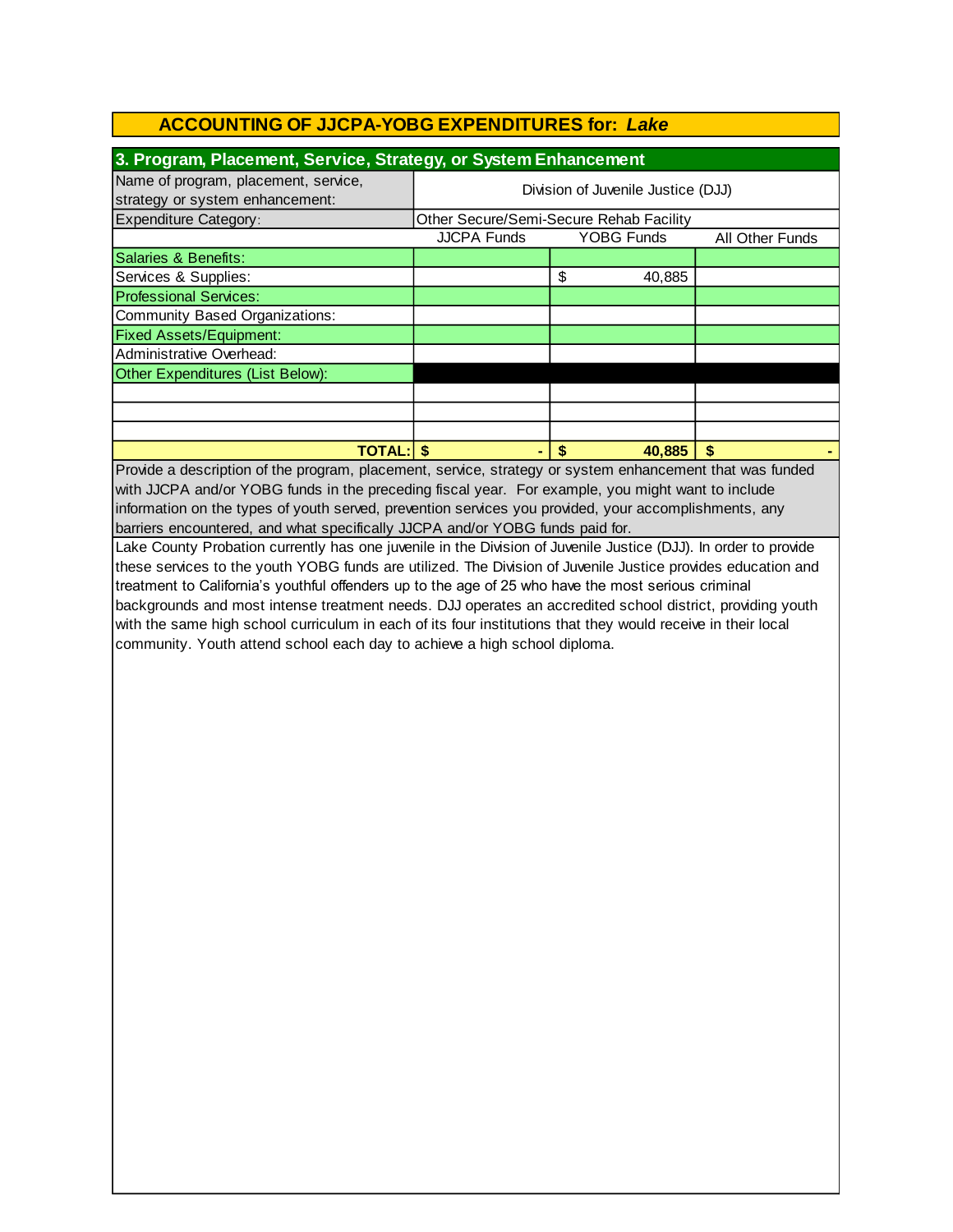| 4. Program, Placement, Service, Strategy, or System Enhancement         |                       |                   |                        |  |  |
|-------------------------------------------------------------------------|-----------------------|-------------------|------------------------|--|--|
| Name of program, placement, service,<br>strategy or system enhancement: | Sonoma Probation Camp |                   |                        |  |  |
| <b>Expenditure Category:</b>                                            | Camp                  |                   |                        |  |  |
|                                                                         | <b>JJCPA Funds</b>    | <b>YOBG Funds</b> | <b>All Other Funds</b> |  |  |
| Salaries & Benefits:                                                    |                       |                   |                        |  |  |
| Services & Supplies:                                                    |                       | \$<br>28,625      |                        |  |  |
| <b>Professional Services:</b>                                           |                       |                   |                        |  |  |
| Community Based Organizations:                                          |                       |                   |                        |  |  |
| <b>Fixed Assets/Equipment:</b>                                          |                       |                   |                        |  |  |
| Administrative Overhead:                                                |                       |                   |                        |  |  |
| Other Expenditures (List Below):                                        |                       |                   |                        |  |  |
|                                                                         |                       |                   |                        |  |  |
|                                                                         |                       |                   |                        |  |  |
|                                                                         |                       |                   |                        |  |  |
| <b>TOTAL: S</b>                                                         |                       | 28.625<br>S       | S                      |  |  |

Provide a description of the program, placement, service, strategy or system enhancement that was funded with JJCPA and/or YOBG funds in the preceding fiscal year. For example, you might want to include information on the types of youth served, prevention services you provided, your accomplishments, any barriers encountered, and what specifically JJCPA and/or YOBG funds paid for.

Lake County has contracted with Sonoma County Probation Camp to provide specific services for those juveniles that meet the requirements to attend. The camp uses a reality-oriented behavioral modification system in conjunction with evidence based programming to confront and correct individual personal / social problem areas. Residents are required to progress through an average six-month residential phase, two-month transition phase, and then complete a 30-day community phase prior to release from the Probation Camp program. The camp provides several areas in which the residents can receive education and counseling services. They also provide family counseling, as well as drug and alcohol counseling through AODS staff and on-site Narcotics Anonymous and Alcoholics Anonymous meetings. Camp also facilitates an education / support group for the parents of residents, presented in both English and Spanish. YOBG funds provide the youth with residence to the camp.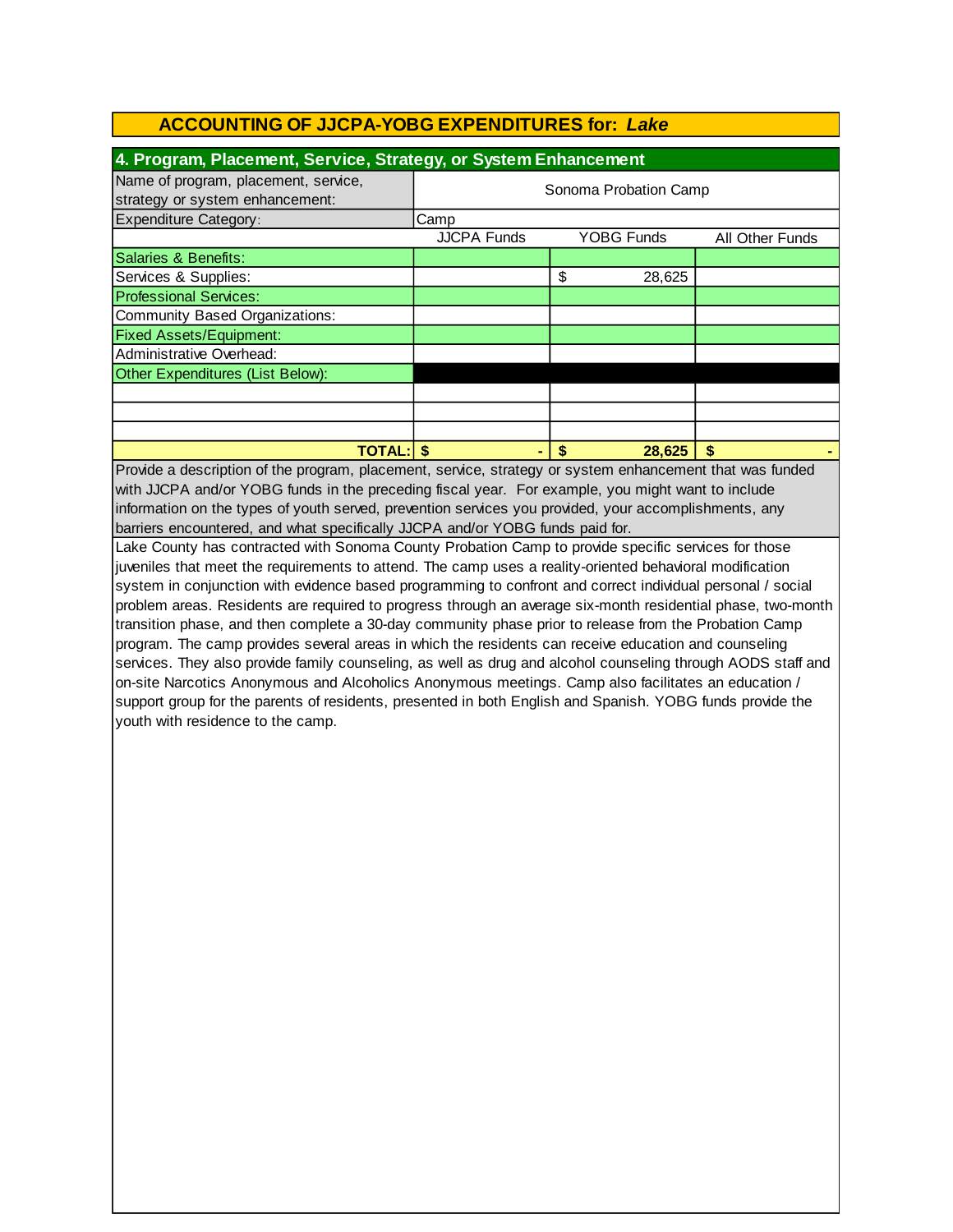| 5. Program, Placement, Service, Strategy, or System Enhancement         |                                     |                   |                        |  |  |
|-------------------------------------------------------------------------|-------------------------------------|-------------------|------------------------|--|--|
| Name of program, placement, service,<br>strategy or system enhancement: | Individual Mental Health Counseling |                   |                        |  |  |
| <b>Expenditure Category:</b>                                            | Individual Mental Health Counseling |                   |                        |  |  |
|                                                                         | <b>JJCPA Funds</b>                  | <b>YOBG Funds</b> | <b>All Other Funds</b> |  |  |
| Salaries & Benefits:                                                    |                                     |                   |                        |  |  |
| Services & Supplies:                                                    |                                     | \$<br>12,850      |                        |  |  |
| <b>Professional Services:</b>                                           |                                     |                   |                        |  |  |
| Community Based Organizations:                                          |                                     |                   |                        |  |  |
| <b>Fixed Assets/Equipment:</b>                                          |                                     |                   |                        |  |  |
| Administrative Overhead:                                                |                                     |                   |                        |  |  |
| Other Expenditures (List Below):                                        |                                     |                   |                        |  |  |
|                                                                         |                                     |                   |                        |  |  |
|                                                                         |                                     |                   |                        |  |  |
|                                                                         |                                     |                   |                        |  |  |
| <b>TOTAL: S</b>                                                         |                                     | 12,850            | \$                     |  |  |

Provide a description of the program, placement, service, strategy or system enhancement that was funded with JJCPA and/or YOBG funds in the preceding fiscal year. For example, you might want to include information on the types of youth served, prevention services you provided, your accomplishments, any barriers encountered, and what specifically JJCPA and/or YOBG funds paid for.

During the fiscal year, Mendocino Juvenile Hall began incurring significant mental health costs that were derived from services provided to Lake County juveniles. Mendocino deemed these costs to exceed the amount agreed upon in the contract. With the approval of Lake County Probation, they began to charge 50% of all Mental Health Services that were over the specified contracted mental health costs. YOBG funds were used to pay for these overages quarterly and allowed the juveniles housed in the Juvenile Hall in Mendocino to receive the mental health care they needed.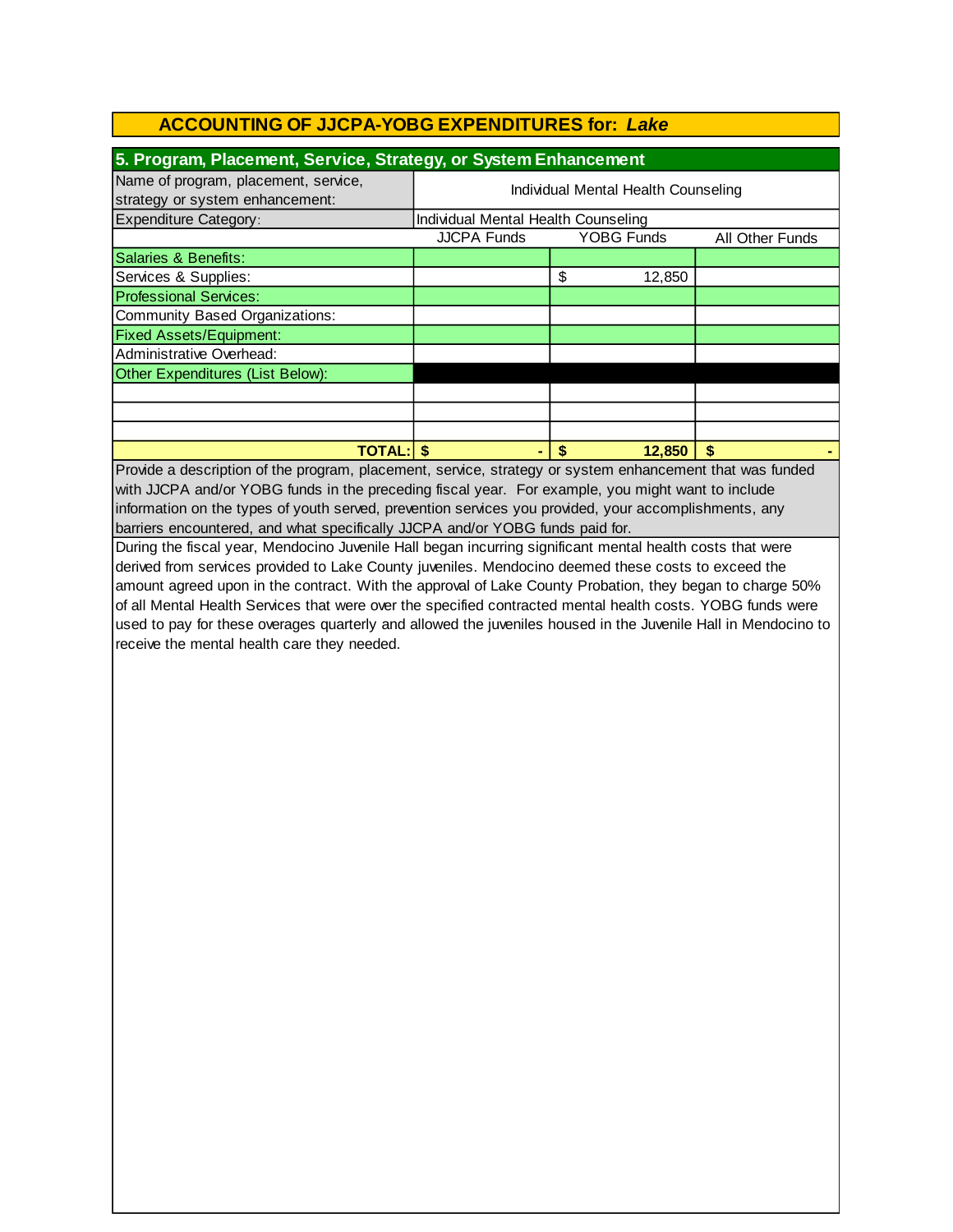| 6. Program, Placement, Service, Strategy, or System Enhancement         |                              |    |                   |                 |  |  |  |
|-------------------------------------------------------------------------|------------------------------|----|-------------------|-----------------|--|--|--|
| Name of program, placement, service,<br>strategy or system enhancement: | <b>Electronic Monitoring</b> |    |                   |                 |  |  |  |
| <b>Expenditure Category:</b>                                            | <b>Electronic Monitoring</b> |    |                   |                 |  |  |  |
|                                                                         | <b>JJCPA Funds</b>           |    | <b>YOBG Funds</b> | All Other Funds |  |  |  |
| Salaries & Benefits:                                                    |                              |    |                   |                 |  |  |  |
| Services & Supplies:                                                    |                              | \$ | 4,900             |                 |  |  |  |
| <b>Professional Services:</b>                                           |                              |    |                   |                 |  |  |  |
| Community Based Organizations:                                          |                              |    |                   |                 |  |  |  |
| <b>Fixed Assets/Equipment:</b>                                          |                              | \$ | 1,500             |                 |  |  |  |
| Administrative Overhead:                                                |                              |    |                   |                 |  |  |  |
| Other Expenditures (List Below):                                        |                              |    |                   |                 |  |  |  |
|                                                                         |                              |    |                   |                 |  |  |  |
|                                                                         |                              |    |                   |                 |  |  |  |
|                                                                         |                              |    |                   |                 |  |  |  |
| <b>TOTAL: S</b>                                                         |                              |    | 6,400             |                 |  |  |  |

Provide a description of the program, placement, service, strategy or system enhancement that was funded with JJCPA and/or YOBG funds in the preceding fiscal year. For example, you might want to include information on the types of youth served, prevention services you provided, your accomplishments, any barriers encountered, and what specifically JJCPA and/or YOBG funds paid for.

The Probation Department uses Electronic Monitoring with GPS as an evidence-based graduated sanction and/or detention alternative for youth identified by the PACT as (a) at high risk to re-offend; (b) at moderate risk to re-offend and/or (c) at-risk of placement. Electronic monitoring was also used as an option for youth served by the Wraparound Program and for transition youth. Electronic monitoring is a cost-effective resource to control behavior without detention; protect public safety; maintain youth in the community and prevent future crimes. YOBG funds have been used to purchase and implement the monitors. From the use of the monitors minors have learned to follow their terms and conditions of probation while being allowed to remain at home. YOBG funds have also replaced and provided monitoring devices for those youth and/or families which could not pay.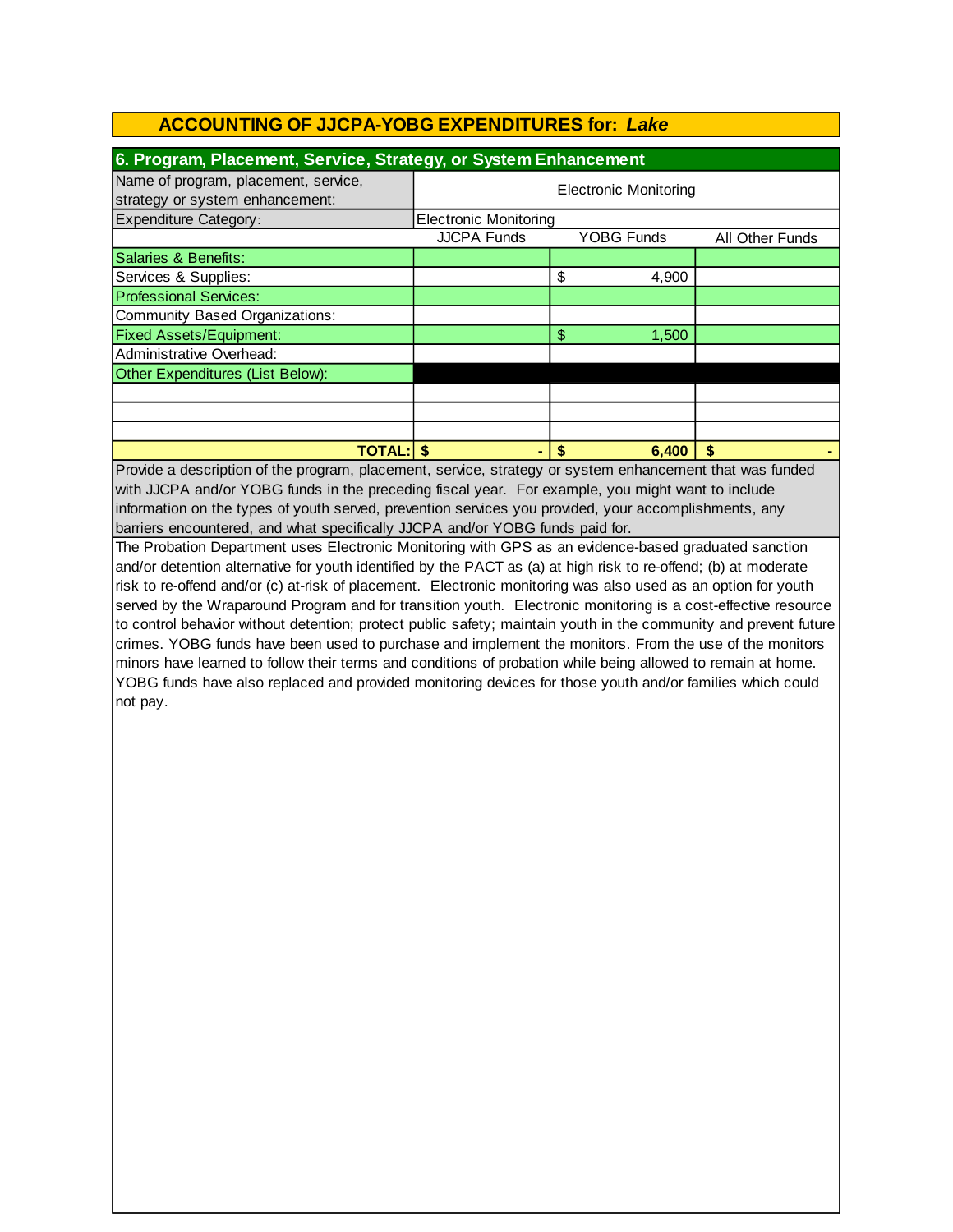| 7. Program, Placement, Service, Strategy, or System Enhancement         |                                  |                   |                 |  |  |  |  |  |
|-------------------------------------------------------------------------|----------------------------------|-------------------|-----------------|--|--|--|--|--|
| Name of program, placement, service,<br>strategy or system enhancement: | Juvenile Hall (Mendocino County) |                   |                 |  |  |  |  |  |
| <b>Expenditure Category:</b>                                            | Juvenile Hall                    |                   |                 |  |  |  |  |  |
|                                                                         | <b>JJCPA Funds</b>               | <b>YOBG Funds</b> | All Other Funds |  |  |  |  |  |
| Salaries & Benefits:                                                    |                                  |                   |                 |  |  |  |  |  |
| Services & Supplies:                                                    | \$<br>2,830                      |                   |                 |  |  |  |  |  |
| <b>Professional Services:</b>                                           |                                  |                   |                 |  |  |  |  |  |
| Community Based Organizations:                                          |                                  |                   |                 |  |  |  |  |  |
| <b>Fixed Assets/Equipment:</b>                                          |                                  |                   |                 |  |  |  |  |  |
| Administrative Overhead:                                                |                                  |                   |                 |  |  |  |  |  |
| Other Expenditures (List Below):                                        |                                  |                   |                 |  |  |  |  |  |
|                                                                         |                                  |                   |                 |  |  |  |  |  |
|                                                                         |                                  |                   |                 |  |  |  |  |  |
|                                                                         |                                  |                   |                 |  |  |  |  |  |
| <b>TOTAL: S</b>                                                         |                                  | 2,830             |                 |  |  |  |  |  |

Provide a description of the program, placement, service, strategy or system enhancement that was funded with JJCPA and/or YOBG funds in the preceding fiscal year. For example, you might want to include information on the types of youth served, prevention services you provided, your accomplishments, any barriers encountered, and what specifically JJCPA and/or YOBG funds paid for.

Currently all of Lake County juveniles that reside at the Juvenile Hall in Mendocino are on Medi-Cal; however, while in custody their Medi-Cal coverage stops. When coverage stops Lake County is responsible for medical expenses incurred by the youth during incarceration. JJCPA funds cover the prescribed medication to youth while in residence at the hall.